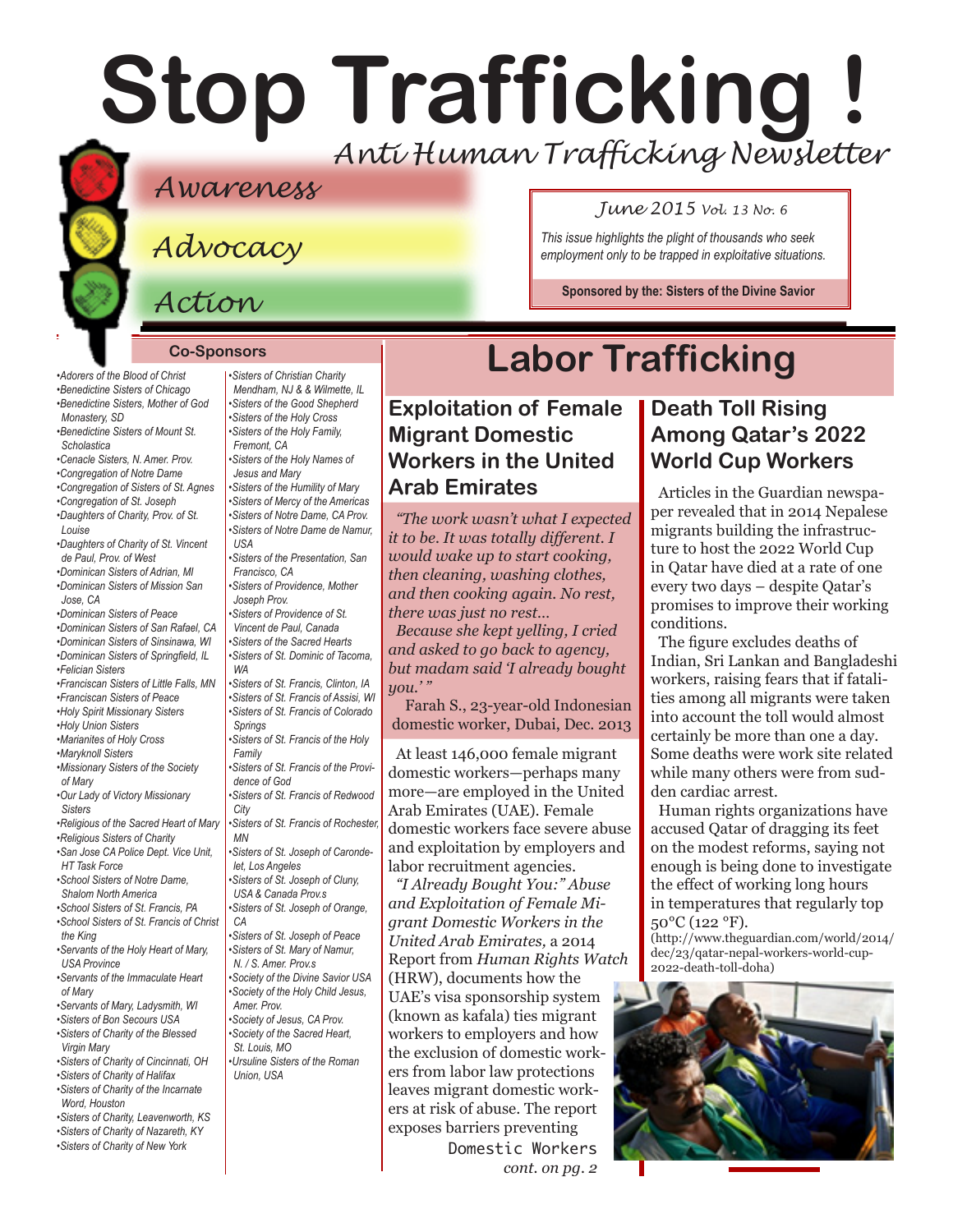## *Awareness*

#### 2 **Domestic Workers**

*cont. from pg. 1*

abused domestic workers from obtaining remedy, including lack of shelters, penalties for workers who "abscond" and justice system failings.

Labor recruiters, mostly in Asia and Africa, entice many women with promises of high wages and good working conditions, convincing them that this could provide a route out of poverty and the means to obtain an education, homes, medical care, and other essentials for their families.

Some female domestic workers in the UAE have good and responsible employers, satisfactory working conditions, receive their wages in full and on time, and are able to remit money home to their families. But, of the 99 workers HRW interviewed for its 2014 report, many described a range of abuses, which they had experienced.

The UAE, with its booming oil-based and trade economy, has long acted as a magnet for labor migration. Its emergence to become one of the world's 10 richest countries with a gross domestic product (GDP) of US\$383.8 billion is due in large part to the contract labor of an estimated 7.3 million migrant workers. Female domestic workers from countries such as the Philippines, Indonesia, India, Bangladesh, Sri Lanka, Nepal, and Ethiopia comprise a significant but often overlooked part of this massive migrant community that, all told, amounts to 88.5% of the population of the UAE.

In the UAE, as elsewhere in the region, the kafala system ties migrant workers to individual employers who act as their visa sponsors, and restricts migrant workers' abilities to change employers. The system gives

employers great power over employees because it entitles them to revoke sponsorship at will. This automatically removes the right of a worker to remain in the UAE and triggers repatriation procedures.

Domestic workers are explicitly excluded from the UAE's labor law and from the basic protections that the law and other labor policies afford to most other workers, such as limits on working hours and provision for overtime pay. Domestic workers have virtually no legal safeguards governing their employment. The UAE authorities have been considering a draft law on domestic workers since 2012 but have yet to make the draft public, let alone enact it. Media reports suggest that the draft contains fewer and weaker safeguards for domestic workers than those afforded to other migrant workers under the labor law.

The UAE authorities have reformed some aspects of the kafala system in recent years and introduced labor law protections for certain categories of migrant workers, but not for domestic workers.

Some labor-sending countries have instituted measures intended to give some protection to their own nationals who go abroad for domestic work, but these have been insufficient to fully safeguard them against abuse and exploitation in the UAE. The UAE government is obliged under international law to address and remedy abuses that occur within the country, but it should also cooperate with labor-sending countries to prevent such abuse and exploitation.

Dozens of domestic workers told HRW that they had suffered abuses at the hands of labor-recruiting agents and their employers in the UAE, or both. In many cases, for example, agents and employers in the UAE "substituted" new contracts for those the workers had signed before leaving their home countries, requiring them to work for less pay and under

worse conditions. The UAE authorities revised the standard contract of employment of domestic workers in June 2014, with the result that it now includes entitlements to one day off each week and 8 hours of rest in any 24-hour period, yet this is less than many workers are promised when they are recruited in their home countries, and far short of international standards.

More than two dozen domestic workers told HRW that their employers had physically or sexually abused them, including one who said that her employer twisted her arm so violently that she broke it, and another who said that her employer raped her. A large majority of the domestic workers HRW interviewed alleged their employers had verbally abused them by shouting at them and calling them names such as "donkey" or "animal."

Almost all domestic workers interviewed complained of working long hours, up to 21 hours per day in extreme cases. Many said their employers permitted them no rest periods and no day off. Many worked for large, extended families and were required to fulfill multiple duties such as cooking, cleaning, caring for children or the elderly, and gardening.

Many complained also that their employers failed to pay them on time or in full, while some said they had never received any wages, one for almost three years.

Many domestic workers said their employers restricted their freedom of movement and ability to communicate with others outside the family they served. Most said their employers kept possession of their passports, posing a major hurdle for any worker wishing to escape an abusive employer. Passport confiscation is unlawful in the UAE, yet the authorities expect employers to be in possession of their employees' passports when they cancel sponsorship visas or report "absconding" workers. Some workers said their employers locked them in the homes where they worked. Others said their employers took their mobile phones

Domestic Workers *cont. on pg. 3*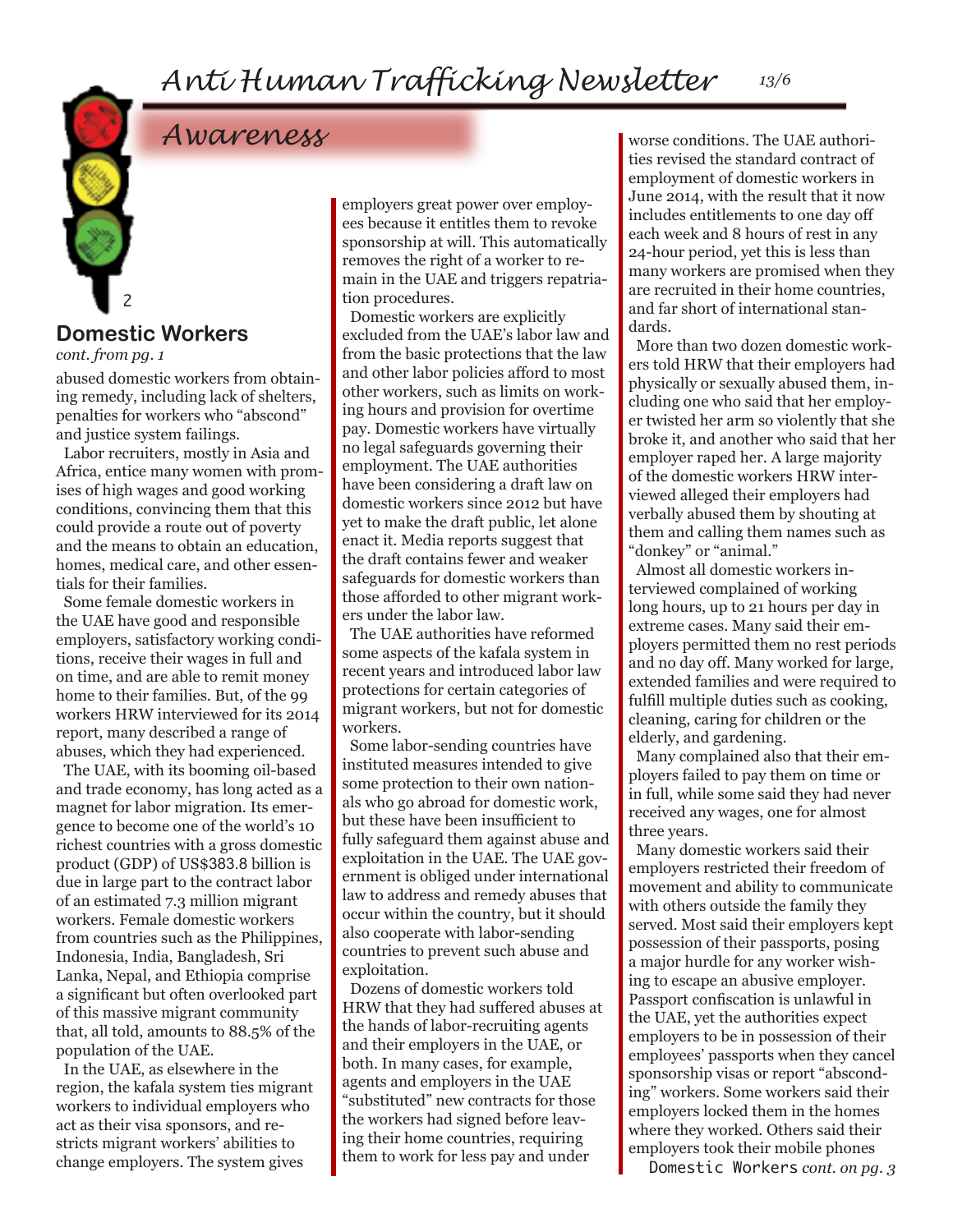# *Awareness*

#### **Domestic Workers**

*cont. from pg. 2*

3

and prohibited or restricted calls to their families.

Workers also reported inadequate food, living conditions, and access to medical care. One woman said her employer had not allowed her to eat for three days as "punishment" for "unsatisfactory" work. Several workers said their employers had refused to arrange medical treatment for them when they suffered illness or injuries. Many domestic workers said they were required to sleep in inappropriate places and conditions, including in storage rooms, pantries, and living rooms.

Some of the workers interviewed suffered abuses that amounted to forced labor or trafficking. The UAE criminalizes both forced labor and trafficking, but only applies the law narrowly. HRW is not aware of any case in which the UAE authorities have prosecuted employers for exposing domestic workers to forced labor. Workers who find themselves in abusive conditions have little recourse to shelter or justice.

While there are several government-founded shelters for women subjected to sex trafficking or domestic violence, the authorities have not established any official emergency shelter specifically for domestic workers who are exposed to physical or psychological abuse. Some embassies

provide shelter and assistance to their nationals, but many do not. UAE law criminalizes "harboring" a migrant worker without a valid visa, includ-

ing workers who have fled abusive employers. The penalty can be a heavy fine or imprisonment. Workers who reported abuse said their recruitment agencies had provided little help, in some cases forcing them to return to abusive employers or to transfer to work for new families against their will. Some said recruitment agents told them they could not return home unless they first reimbursed the high recruitment fees their sponsors had paid.

Several said agents confined them to their agency residence and deprived them of food or beat them when they came to seek their help.

UAE law considers domestic workers who leave their employers without consent to have "absconded," and so to have committed an administrative offense that can result in their deportation and a ban on their future employment. Domestic workers who leave their place of work to escape abuse or for other reasons also face a risk that their employers will file criminal complaints against them. Some workers who spoke to HRW said that when they escaped and sought to report their employers to the police or immigration authorities for committing abuses, they learned that their employers had already filed trumped-up charges of theft against

them. In most cases, such charges were intended to intimidate workers into forgoing wages or dropping charges against employers for a variety of abuses, and were not pursued once they had achieved that purpose. In other cases, however, domestic workers did face trial. Many said they were resigned to return home unpaid and without justice.

(HRW Report pgs. 1-6)

The Report can be obtained at: [http://www.hrw.org/reports/2014/10/22/](http://www.hrw.org/reports/2014/10/22/i-already-bought-you) [i-already-bought-you](http://www.hrw.org/reports/2014/10/22/i-already-bought-you)

## **Qatar: Neglect of Domestic Workers**

Amnesty International (AI) put out a report in 2014 on the plight of domestic workers in Qatar. The report is entitled, *"'My Sleep Is My Break': Exploitation Of Migrant Domestic Workers In Qatar".* Some of the domestic workers interviewed by AI are victims of forced labor and human trafficking; recruited with false promises of good salaries and decent working hours, compelled to work for employers who would not let them leave and facing – in several cases – the threat of physical abuse or lost wages if they challenged the employer.

AI does not claim that all domestic workers in Qatar are poorly treated or that all employers are abusers. Nevertheless, AI does not accept government claims that abuses against domestic workers in Qatar represent exceptional or isolated cases. This assessment is made on three main grounds.

First, Amnesty International's interviews with migrant domestic workers demonstrate significant consistencies in the types of abuses experienced. These accounts are consistent with assessments made by others, including government officials, about the main reasons that domestic workers leave their employers, described in Qatar as "running away."

- *"Why do women run away? Often they're not paid their salary. Or they're working all the time. They have too much work, like five children to take care of. Ramadan is the worst time of year; more people run away then, because there's so much work."* Doha resident who assists domestic workers in distress, 03.2013.
- *"A large number of migrant women who are working as domestic workers 'run away' due to difficult working conditions and abuse."* UN Special Rapporteur on the human rights of migrants following visit to Qatar, 11.2013.
- *"We have found during investigations with housemaids and drivers*

Qatar *cont. pg. 4*



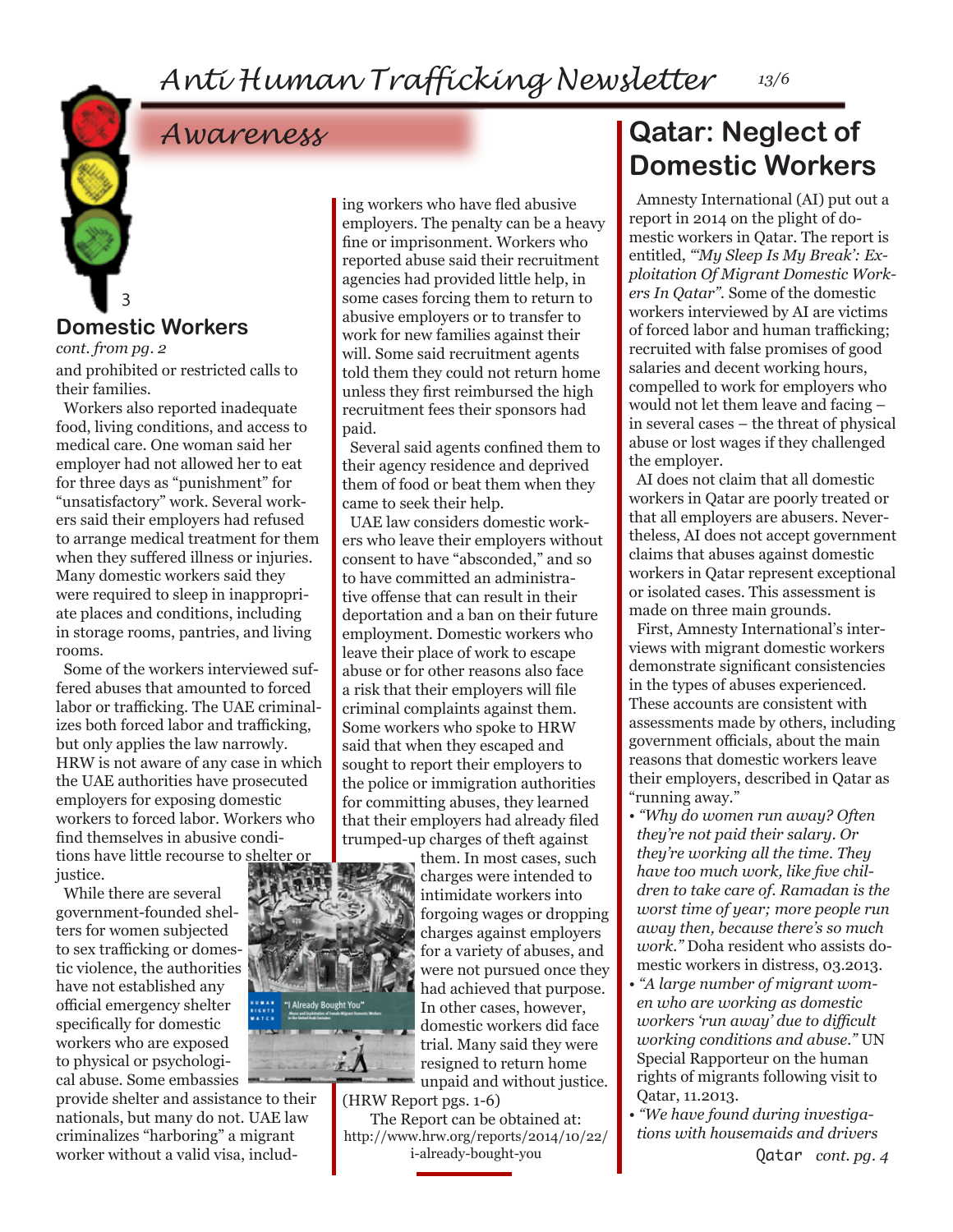# *Awareness*

#### **Qatar** *cont. from pg. 3*

4

*who escaped from their sponsors, that maltreatment, domestic violence, over-work (in Ramadan) and no day off in the week are some of the major woes that prompt household hands to escape."* Senior Ministry of Interior official, quoted in local newspaper, 2011.

Second, the numbers of domestic workers seeking assistance in connection with poor working conditions are significant. The representative of one labor sending country's embassy in Qatar told Amnesty International that around 90% of the approximately 50 labor complaints the embassy receives every week are from women working as domestic workers. The abuses reported to the embassy include "maltreatment, no rest, unpaid salaries, sexual harassment and rape". In 2013 the Indonesian embassy told local media that between three and five domestic workers sought shelter every day, with the main complaints being "long working hours, lack of days off, low salary or non-payment of salary". The embassy briefly stopped endorsing new contracts for domestic workers to highlight the high number of women making complaints of abuse and the pressure this was placing on the embassy. The Qatar Foundation for Combating Human Trafficking, which is mandated to provide assistance to victims of trafficking, stated in 2013 that it received between 200 and 300 calls a month from domestic workers or their relatives.

Third, while credible independent data regarding abuses against domestic workers in Qatar is very scarce, Qatar's National Human Rights Committee (NHRC) has consistently

stated that domestic workers are the group of workers most at risk of being abused, in part because of the systemic problems which leave domestic workers without legal protection for their rights. *"The rights of domestic workers remain an important challenge because they are the group most exposed to transgressions, due to the lack of legislation to regulate their affairs and employment relationships, and the fact that they are not subject to the labor law."* It is widely accepted that globally migrant domestic workers are at a higher risk of abuse than workers in other occupations. (AI Report, pgs. 5-9)

The Report is available at: [http://www.amnestyusa.org/](http://www.amnestyusa.org/research/reports/my-sleep-is-my-break-exploitation-of-migrant-domestic-workers-in-qatar) [research/reports/my-sleep-is-my](http://www.amnestyusa.org/research/reports/my-sleep-is-my-break-exploitation-of-migrant-domestic-workers-in-qatar)[break-exploitation-of-migrant-](http://www.amnestyusa.org/research/reports/my-sleep-is-my-break-exploitation-of-migrant-domestic-workers-in-qatar)

[domestic-workers-in-qatar](http://www.amnestyusa.org/research/reports/my-sleep-is-my-break-exploitation-of-migrant-domestic-workers-in-qatar)



#### **"Migrant Workers' Rights on Saadiyat Island in the United Arab Emirates: 2015 Progress Report"**

Nearly five years after Human Rights Watch (HRW) first revealed systematic human rights violations of migrant workers on Abu Dhabi's Saadiyat Island, a development project that will host branches of the Louvre and Guggenheim museums and New York University, there remain serious

concerns about violations of workers' rights on the island.

As detailed in this 2015 report, some employers continue to withhold wages and benefits from workers, fail to reimburse recruiting fees, confiscate worker passports, and house workers in substandard accommodations. The government also deported Saadiyat workers who went on strike in protest of low pay since their employers contacted the police to bring charges too.

While UAE authorities have made significant reforms to Emirati labor law and policy, their failure to rigorously investigate violations and enforce the new laws are contributing to continuing violation of workers' rights. More than five million low-paid migrant workers are employed in the United Arab Emirates. Although fewer than one in a thousand of these men and women work on Saadiyat Island, the project has become the focal point of scrutiny of the UAE's treatment of migrant workers. The island already hosts a campus of NYU, though facilities are still partly under construction, and, once completed, the island will host branches of the Louvre and Guggenheim museums.

After a 2009 Human Rights Watch report found that migrant workers employed in connection with the island's projects faced serious rights violations, including forced labor, the two governmental agencies behind high-profile projects there, the Abu Dhabi Executive Affairs Authority (EAA) and the Tourism Development & Investment

Company (TDIC), instituted guidelines and contractual requirements for contractors and UAE

*cont pg. 5*

The Report is available at: [http://www.hrw.org/sites/default/files/](http://www.hrw.org/sites/default/files/reports/uae0215_ForUploadR.pdf) [reports/uae0215\\_ForUploadR.pdf](http://www.hrw.org/sites/default/files/reports/uae0215_ForUploadR.pdf)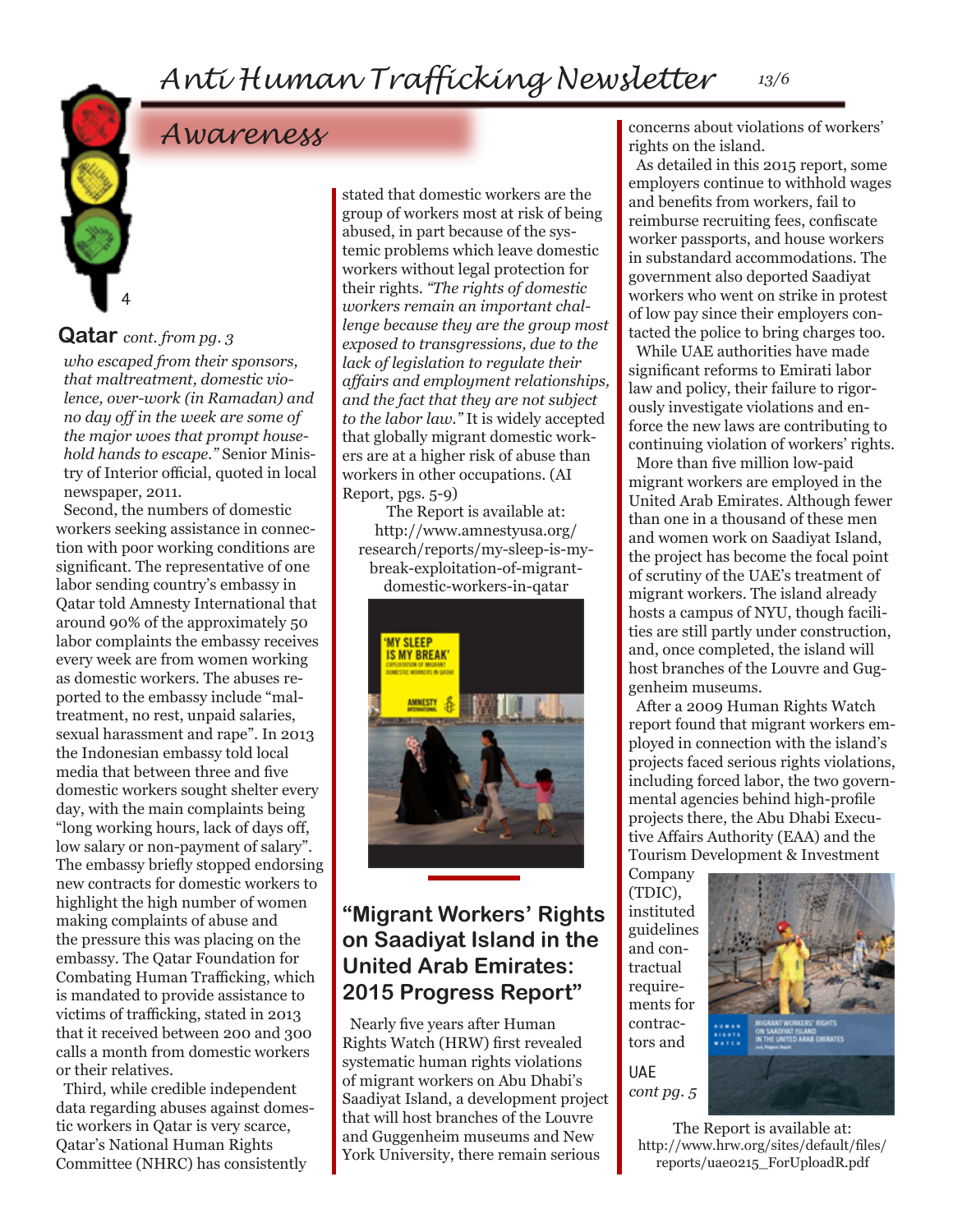#### *Anti Human Trafficking Newsletter 13/6*

# *Awareness*



#### **UAE** *cont. from pg. 4*

subcontractors to curb labor abuses, and appointed third-party compliance monitors.

Despite positive steps taken by the UAE, Human Rights Watch research for this 2015 report shows that some of the same abuses documented in previous reports continue. UAE government authorities prevented HRW from conducting research openly or from conducting interviews at the Saadiyat Island site, and as a result, how widespread the abuses are is unknown. Nonetheless, HRW did contact seven groups of workers who had recently been deported or worked on the site and lived elsewhere in the UAE.

Workers employed on Saadiyat Island in 2013 and 2014 shared a range of

abuses. Some said their employers failed to pay their wages for months at a time, and that they faced arrest and summary deportation when they went on strike. Some said their employers had failed to renew work permits and residence visas and refused to pay the end-of service benefits to which they were entitled, leaving them penniless and vulnerable to arrest and deportation. All of the workers said that employers continue to retain their



passports and fail to reimburse the recruitment fees they had to pay to secure employment on the island. Some Saadiyat workers continue to be housed in cramped and unsanitary housing. (Report pgs. 5-7)

#### **The Push to Assure Conflict-Free Minerals for Electronics Production**



**Taking Conflict Out** of Consumer Gadgets Company Rankings on Conflict Minerals 2012

Tin, tantalum, and tungsten (the "3 T's") are minerals used in the manufacture of consumer electronics products. They, along with gold, are mined primarily in eastern Congo from mines controlled by militia, who use the profits to fuel their ongoing slaughter of innocent people. Workers in the mines are often children and vulnerable people forced to work under deplorable conditions and for no salary. In December 2010 **!Enough** put out a report on this huge underground field of "conflict minerals" and modern day slavery.

Since then leading electronics companies are making progress in eliminating conflict miner-

als from their supply chains, but still cannot label their products as being "con-

*"Whether it's the scale of abuse of domestic workers hidden from public view or the shocking death toll among construction workers, the plight of migrants in the Gulf demands urgent and profound reform.* 

*This should include a thorough overhaul of the abusive kafala visa sponsorship system."*

> Rothna Begum, Middle East women's rights researcher

flict free." This progress was spurred by the conflict minerals provision in the Dodd-Frank Wall Street Reform and Consumer Protection Act and growing consumer activism, particularly on college campuses. Most firms have improved their scores from the 2010 rankings. In particular, four leading companies—Intel, Motorola Solutions, HP, and Apple—have been pioneers of progress. These firms have moved forward to develop solutions despite delays in the legislative rulemaking process by the U.S. Securities and Exchange Commission (SEC) an excuse that many other companies have used to explain their lack of significant action. These leading companies have developed conflict minerals programs that have paved the way for other companies to follow.

At the other end of the spectrum, laggards are also standing out due to lack of progress and communication. For example, despite growing public awareness about this issue and significant industry movement, Nintendo has made no known effort to trace or audit its supply chain. Sharp, HTC, Nikon, and Canon are taking initial steps to join industry efforts, but their progress remains far behind industry leaders. Additionally, other industries that use conflict minerals—automotive, jewelry, mining, and industrial machinery—are finally taking initial steps to tackle the problem because of the legislation, but remain far behind the consumer electronics firms.

The majority of electronics companies surveyed have made progress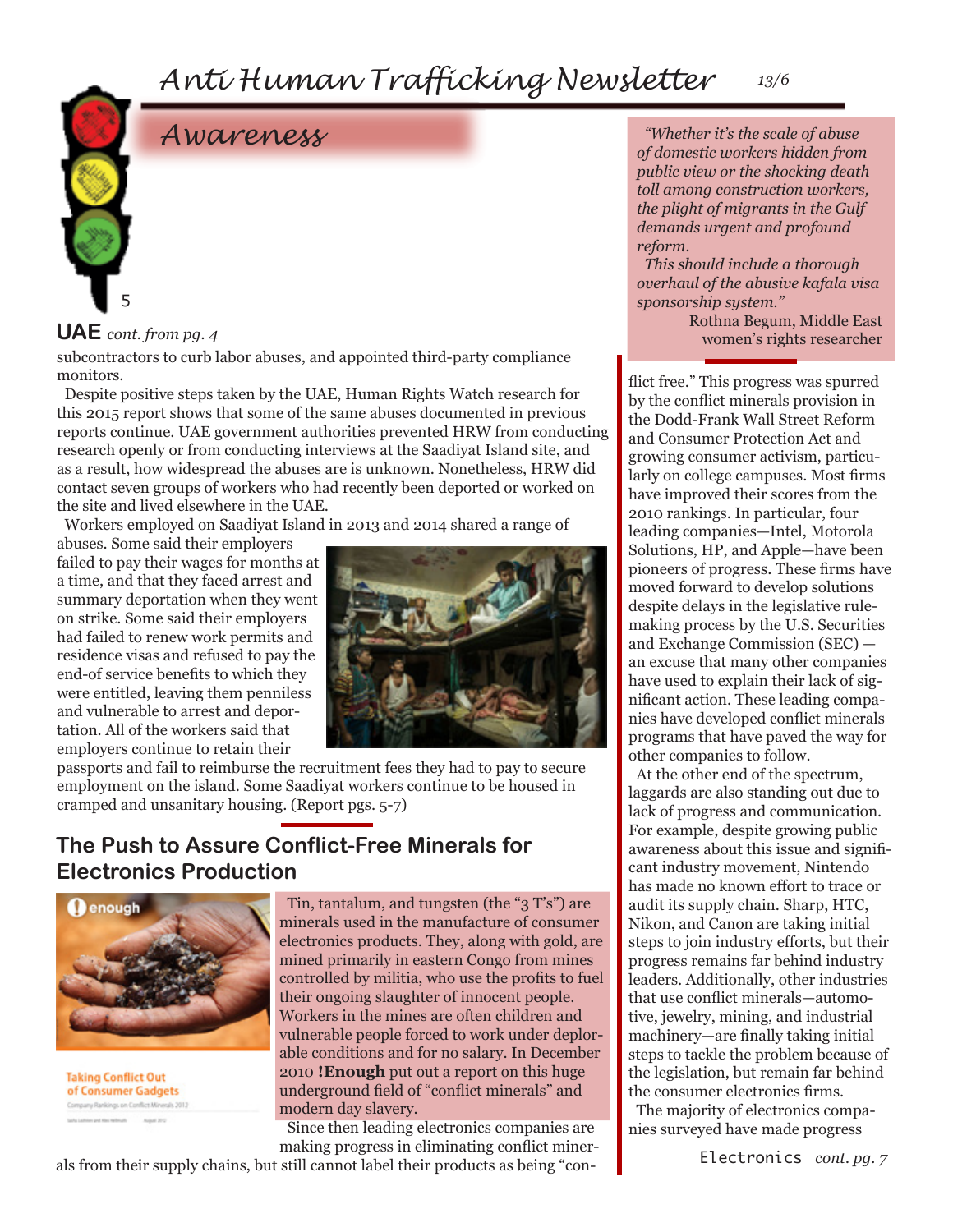*Advocacy*

## **Global Human Rights Advocates Call for Domestic Worker Reforms**

#### **Human Rights Watch**

6

Human Rights Watch (HRW) made several requests to the United Arab Emirates (UAE) authorities for information and for meetings to discuss the problems facing migrant domestic workers, but without any response to date.

The UAE, like other Gulf States, has a long record of violating the rights of domestic workers under international human rights and labor law by failing to adequately protect them against exploitation and abuse. The International Labour Organization (ILO) and many United Nations human rights experts and bodies have called on Gulf countries, including the UAE, to end the kafala system and grant domestic workers full labor law protections.

This is a pivotal time for domestic workers' rights globally. In June 2014, a large majority of ILO member states voted to approve a new protocol elaborating protections against forced labor, a crime many domestic workers face. Neither the UAE nor any other Gulf state voted in support of the protocol's adoption. The UAE abstained. The UAE voted in favor of the ILO convention on domestic workers, which came into force in 2013, but it has yet to ratify it, and UAE laws and practices fall significantly short of the convention's requirements. At the time of the HRW Report, 15 countries have already ratified the convention and more than 30 have enacted reforms to comply with its provisions.

The UAE should seek to be a global leader on labor migration but in order to achieve that, it should act now to ratify key international treaties, including the ILO domestic workers convention and the forced labor protocol, and thoroughly reform its own labor law and practices to afford full and effective protection to all domestic workers and other migrants employed in the UAE.

Domestic workers who migrate to the UAE to offer vital services to families must not be left to the mercy of unscrupulous employers and agents. The UAE needs to take a firm stand against exploitation and abuse of domestic workers, and should do so without delay. (HRW Report pg. 6)

#### **Amnesty International**

Amnesty International's research has found that abusive employers of domestic workers may come from a variety of different countries and regions, including Qatar, other countries in the Middle East and North Africa, Europe, the Americas and Asia. The State of Qatar must take action, both against employers who abuse domestic workers, as well as exploitative recruitment agencies that place women in the homes of employers they may know to be abusive and fail to take action when domestic workers seek their assistance. Those responsible for abuse should be held accountable and prevented from recruiting or employing domestic workers in future.

The government's efforts to combat fraudulent recruitment practices and human trafficking must be done in close partnership with the governments of domestic workers' countries of origin. Preventing the exploitation of migrant domestic workers is a responsibility shared between countries of origin and countries of destination. In recent years, Amnesty International has documented, in separate reports, the failings of the Indonesian and Nepalese governments in protecting their nationals from exploitative recruiters before beginning their migration to work as domestic workers.

The Government of Qatar needs to do more than just take action against private sector employers and recruiters, however. It must review and reform its own approach to the employment and protection of domestic workers. When women leave their employers and report abuse, they should expect the state to investigate and take action to hold accountable those responsible.

Too often, instead, domestic workers are treated as the offenders themselves, detained for "absconding" or otherwise breaching the sponsorship law. In March 2013 over 90% of the women detained by the authorities awaiting deportation were former domestic workers. And when domestic workers report rape or sexual assault, they risk being charged, instead, with consensual sex, under the charge of "illicit relations".

Amnesty International continues to call for the reform of the sponsorship system, to reduce the excessive powers of employers over their employees. The government must also empower domestic workers to hold their employers and recruiters accountable if their rights are abused, by giving them the legal protection for their rights which they are currently denied by Qatar's Labor Law. As the international spotlight continues to focus on Qatar ahead of the 2022 FIFA World Cup, it will be increasingly untenable for Qatar to maintain a situation whereby domestic workers and some other low-income workers effectively have no viable way of claiming their human rights. (AI Report pgs. 5-9)